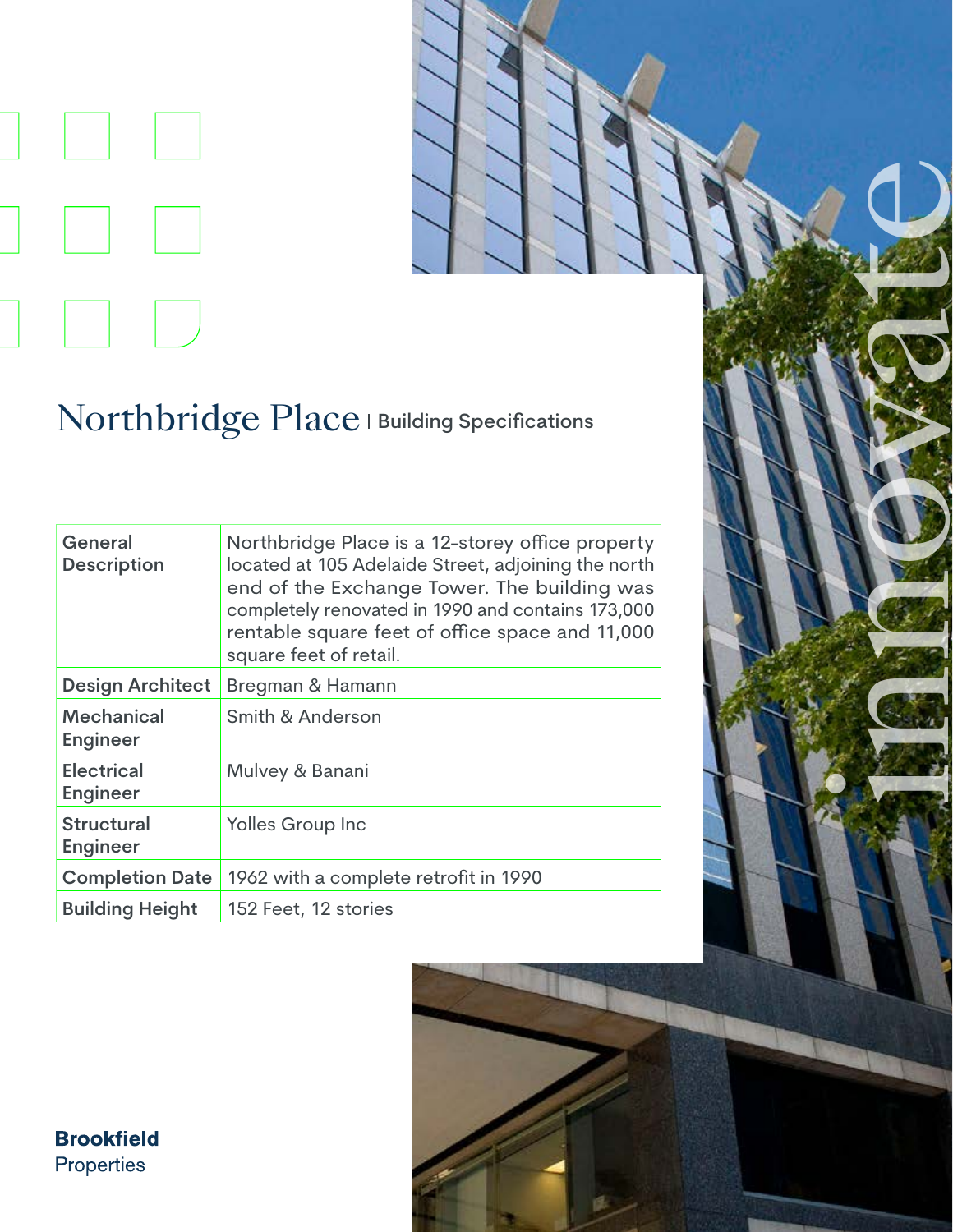| <b>Design Load</b>                                            | Floors 2, 3, 4, 5, 7, 9, 10: total live load of 50lbs/sf plus a partition load<br>of 25lbs/sf<br>3rd Floor: total live load of 100lbs/sf plus a partition load of 30lbs/sf<br>Ground & 6th Floor: total live load of 100lbs/sf plus a partition load of<br>25lbs/sf<br>11th Floor: total live load of 50lbs/sf plus a partition load of 30lbs/sf<br>12th Floor: total live load of 80lbs/sf plus a partition load of 35lbs/sf<br>Concourse: total live load of 125lbs/sf plus a partition load of 25lbs/sf<br>Sub-Basement: total live load of 125lbs/sf plus a superimposed dead<br>load of 25lbs/sq.ft |
|---------------------------------------------------------------|----------------------------------------------------------------------------------------------------------------------------------------------------------------------------------------------------------------------------------------------------------------------------------------------------------------------------------------------------------------------------------------------------------------------------------------------------------------------------------------------------------------------------------------------------------------------------------------------------------|
| <b>Rentable Area</b>                                          | Approximately 183, 694 square feet                                                                                                                                                                                                                                                                                                                                                                                                                                                                                                                                                                       |
| <b>Typical Floor</b><br>Area                                  | Approximately 18,100 SF (Floors 1-10)<br>Approximately 10,300 SF (Floors 11-12)                                                                                                                                                                                                                                                                                                                                                                                                                                                                                                                          |
| <b>Ceiling Heights</b>                                        | Slab-to-slab heights on office floors average 11'9"<br>Standard floor to ceiling height is 8'6"                                                                                                                                                                                                                                                                                                                                                                                                                                                                                                          |
| <b>Mullion Spacing</b>                                        | 4 feet                                                                                                                                                                                                                                                                                                                                                                                                                                                                                                                                                                                                   |
| <b>Interior Columns</b>                                       | Generally every 30 feet                                                                                                                                                                                                                                                                                                                                                                                                                                                                                                                                                                                  |
| Heating,<br><b>Ventilation and</b><br><b>Air Conditioning</b> | Computerized state-of-the-art digital control and monitoring system<br>performs environmental control and energy management functions for<br>all major mechanical systems providing the building occupants with<br>comfortable, reliable and energy efficient operation.                                                                                                                                                                                                                                                                                                                                 |
| <b>Design Criteria</b>                                        | The building's HVAC systems are designed to meet or exceed Ashrae<br>Building Code requirements. Design conditions are based upon<br>occupancy of not more than one person per 150 usable square feet.                                                                                                                                                                                                                                                                                                                                                                                                   |
| <b>Heat</b>                                                   | Heat is supplied by 2 gas fired boilers via perimeter heating.                                                                                                                                                                                                                                                                                                                                                                                                                                                                                                                                           |
| <b>Air Conditioning</b>                                       | Conditioned air is supplied to the leased premises on each floor by<br>means of on floor Variable Air Volume units which delivers air to terminal<br>units. The terminal units supply air to perimeter slot diffusers and interior<br>zone square diffusers. Each perimeter V.A.V box serves a 20' bay and<br>potential corner office.                                                                                                                                                                                                                                                                   |
| <b>Standard</b><br><b>Hours of HVAC</b><br>Operation          | 7:00 AM to 6:00 PM, Monday through Friday<br>Supplemental HVAC is available 24 hours a day                                                                                                                                                                                                                                                                                                                                                                                                                                                                                                               |

11

**Brookfield**<br>Properties

WITH

8

**Building Specifications**

a,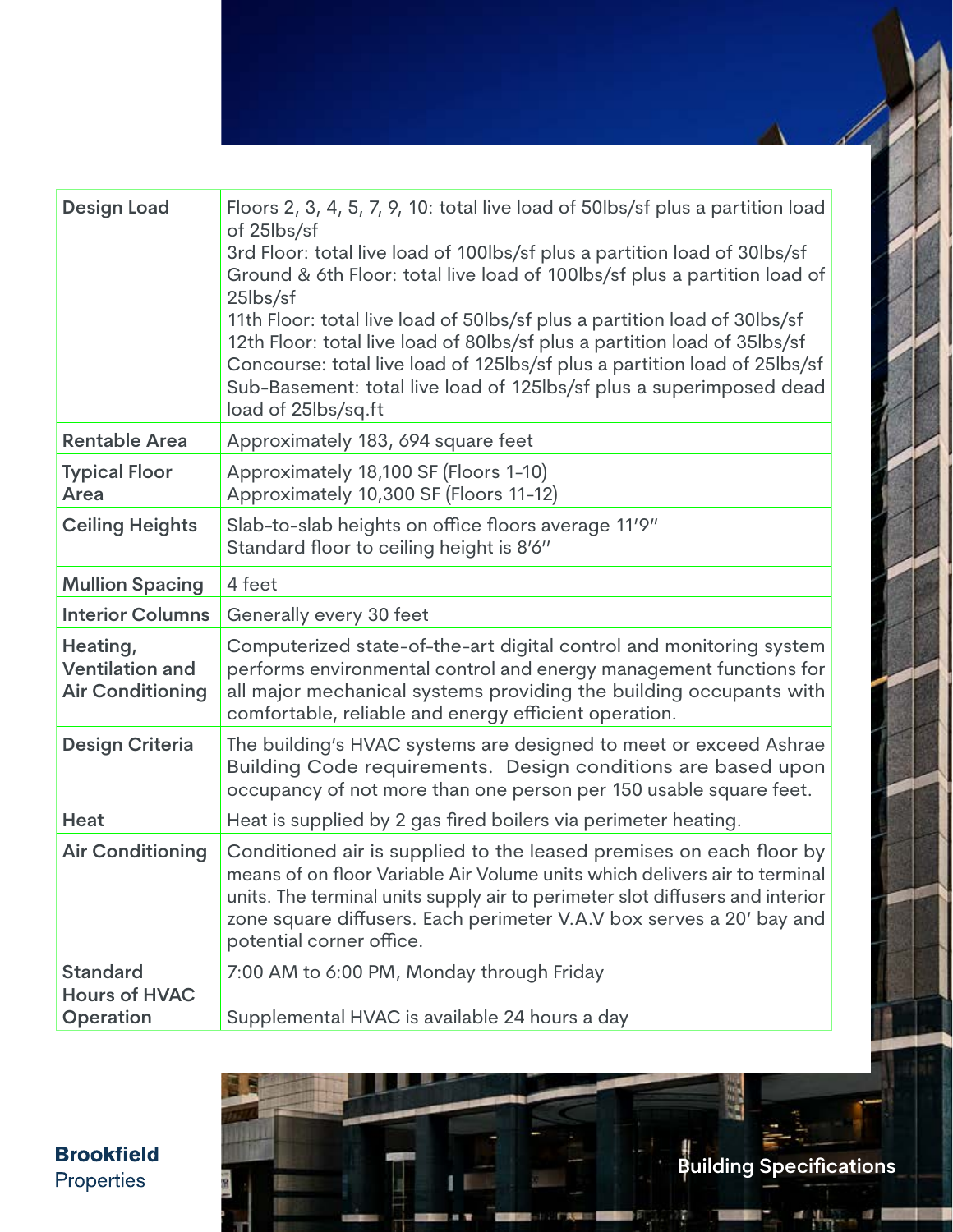

| <b>Electricity</b>                         | Building-standard power consists of 4.0 watts per usable square foot,<br>connected load, provided by Toronto Hydro.<br>Additional power is available based upon demonstrated need.                                                                                                    |
|--------------------------------------------|---------------------------------------------------------------------------------------------------------------------------------------------------------------------------------------------------------------------------------------------------------------------------------------|
| <b>Electric Closet</b>                     | 1 per floor                                                                                                                                                                                                                                                                           |
| <b>Telephone</b><br>Closet                 | 1 per floor                                                                                                                                                                                                                                                                           |
| Number of<br>Passenger<br><b>Elevators</b> | 7 Elevators as follows:<br>5 Tenant Elevators* service Concourse – 10th Floor<br>1 Tenant Elevator services 10th – 12th floors<br>1 Service Elevator B2 to 10th floor<br>*Passenger elevator modernization in 2019 including cosmetic, controls<br>and destination management system. |
| Passenger<br>Elevator<br>Capacity          | 3,500 pounds                                                                                                                                                                                                                                                                          |
| <b>Passenger</b><br><b>Elevator Speed</b>  | 150 FPM (ft. per minute) for shuttle – Floors 10 to 12<br>200 FPM (ft. per minute) for Service Elevator<br>500 FPM (ft. per minute) for Tenant Passenger                                                                                                                              |
| Number of<br><b>Service Elevators</b>      | 1 Service Elevator - B2 to 10th Floor<br>1 Shuttle Elevator - Floors 11 - 12                                                                                                                                                                                                          |
| <b>Service Elevator</b><br>Capacity        | 4,100 pounds                                                                                                                                                                                                                                                                          |
| <b>Service Elevator</b><br><b>Size</b>     | 72" (1.82m) wide by 78" (1.98m) deep by 123" (3.12m) high                                                                                                                                                                                                                             |



**Brookfield** Properties